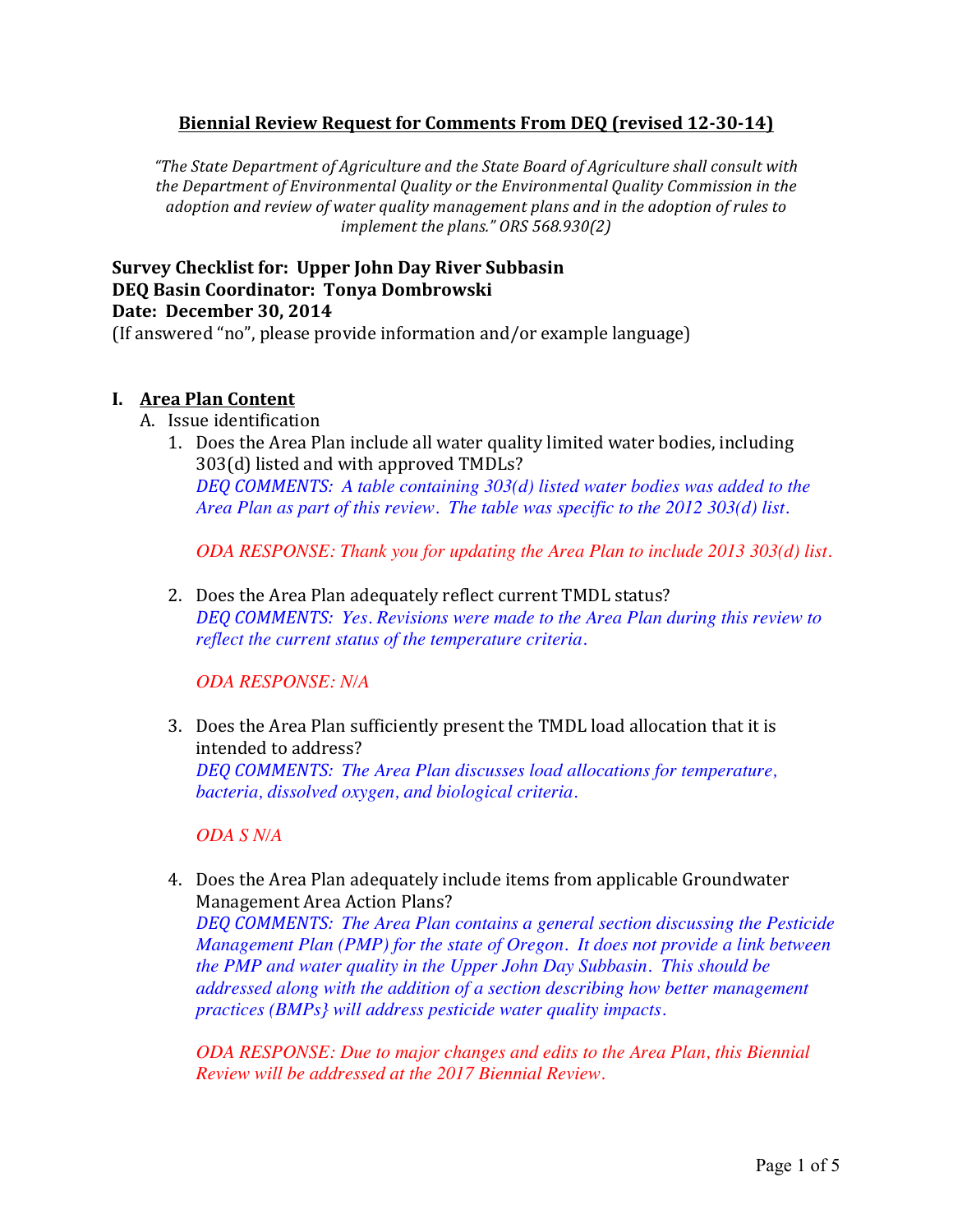5. Does the Area Plan present the requirements of Coastal Zone Management Act applicable to agriculture? *DEQ COMMENTS: The Area Plan discusses Drinking Water Source Protection in a very brief and general format. The Area Plan does not discuss the relationship of agricultural activities to drinking water source areas in the geographic area.*  Information on the DEQ website shows a drinking water source area for the city of *Dayville. There may be some additional groundwater sources also (http://www.deq.state.or.us/wq/dwp/dwp.htm).*

*ODA RESPONSE: Due to major changes and edits to the Area Plan, this Biennial Review will be addressed at the 2017 Biennial Review.*

6. Does the Area Plan include sufficient items from the State of Oregon; Pesticide Management Plan for Water Quality Protection? *DEQ COMMENTS: The Area Plan contains a general section discussing the Pesticide Management Plan (PMP) for the state of Oregon. It does not provide a link between the PMP and water quality in the Upper John Day Subbasin. This should be addressed along with the addition of a section describing how BMPs will address pesticide water quality impacts.*

*ODA RESPONSE: Due to major changes and edits to the Area Plan, this Biennial Review will be addressed at the 2017 Biennial Review.*

7. Does the Area Plan sufficiently address the needs in drinking water source areas related to agricultural pollution sources within the geographic area of the plan? *DEQ COMMENTS: The Area Plan discusses Drinking Water Source Protection in a very brief and general format. The Area Plan does not discuss the relationship of agricultural activities to drinking water source areas in the geographic area. Information on the DEQ website shows a drinking water source area for the city of Dayville. There may be some additional groundwater sources also (http://www.deq.state.or.us/wq/dwp/dwp.htm).*

*ODA RESPONSE: Due to major changes and edits to the Area Plan, this Biennial Review will be addressed at the 2017 Biennial Review.*

- B. Goals and Objectives:
	- 1. Do the goals and objectives of the Area Plan clearly state that the purpose of the Area Plan is to prevent and control water pollution and to meet water quality standards?

*DEQ COMMENTS: Stated Area Plan goals specifically reference water quality improvement and pollution prevention to achieve applicable water quality standards.*

*ODA RESPONSE: N/A*

2. Does the Area Plan include clear and measurable objectives that are designed to meet water quality standards and TMDL load allocations? *DEQ COMMENTS: DEQ RESPONSE: While the Area Plan includes some good*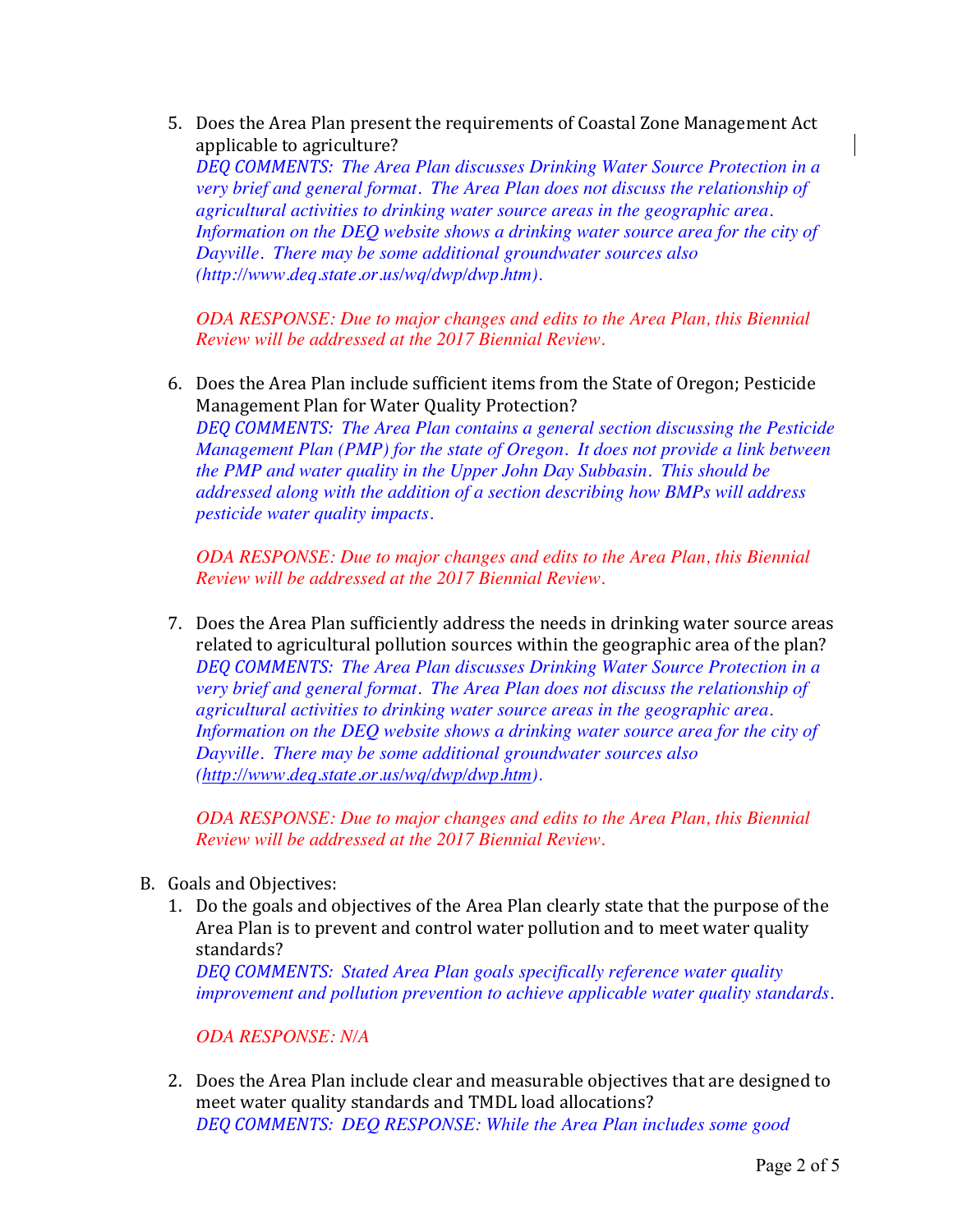*discussion of objectives, it does not identify assessment metrics or measures that will be used to track compliance for Waste, Livestock, or Irrigation Management. Some suggested metrics may include:*

*Section 2.5.1 Nutrients and Manure Management (Waste Management) It would be helpful if the definition of waste could specifically identify livestock manure. Metrics for determining progress toward attainment of TMDL objectives could include 1) Reduction/elimination of runoff flowing through areas of high livestock usage and carrying wastes into waters of the state, 2) Reduction/elimination of livestock waste accumulated in drainage ditches or areas of flooding.*

*Section 2.5.3 Livestock Management*

*Metrics for determining progress toward attainment of TMDL objectives could include 1) Increases in the number/extent of plant communities that are neither dominated by invasive annual plant species nor by overgrowth of native woody species. 2) Increases in the number/extent of areas where plant cover (plants plus plant litter) is adequate to protect site. 3) Reductions in the area/extent of locations where the distribution and amount of bare ground exceed what is expected for site. 4) Livestock utilization patterns do not exhibit excessive sustained use in key areas. 5) Increases in plant vigor levels and area/extent where regeneration is sufficient to protect long-term site integrity.*

*Irrigation Management*

*Metrics for determining progress toward attainment of TMDL objectives could include 1) Decreases in overland return flows and increases in return flow routing that provides for settling, filtering and infiltration. 2) Increases in sediment capture from irrigation runoff before it enters rivers and streams.*

*ODA RESPONSE: The LAC has decided not to develop metrics at this time.*

- C. Strategies to Meet Water Quality Goals and Track Progress
	- 1. Are geographic and/or water quality issue priorities listed in the Area Plan consistent with TMDL and GWMA priorities? *DEQ COMMENTS: Yes, the water quality priorities are consistent with TMDL priorities.*

*ODA RESPONSE: N/A*

2. Are geographic scales and implementation actions identified in the Area Plan appropriate to track implementation, progress, and effectiveness? *DEQ COMMENTS: Yes, the geographic scales and implementation actions are appropriate. These actions to date have energized local implementation activities.*

*ODA RESPONSE: N/A*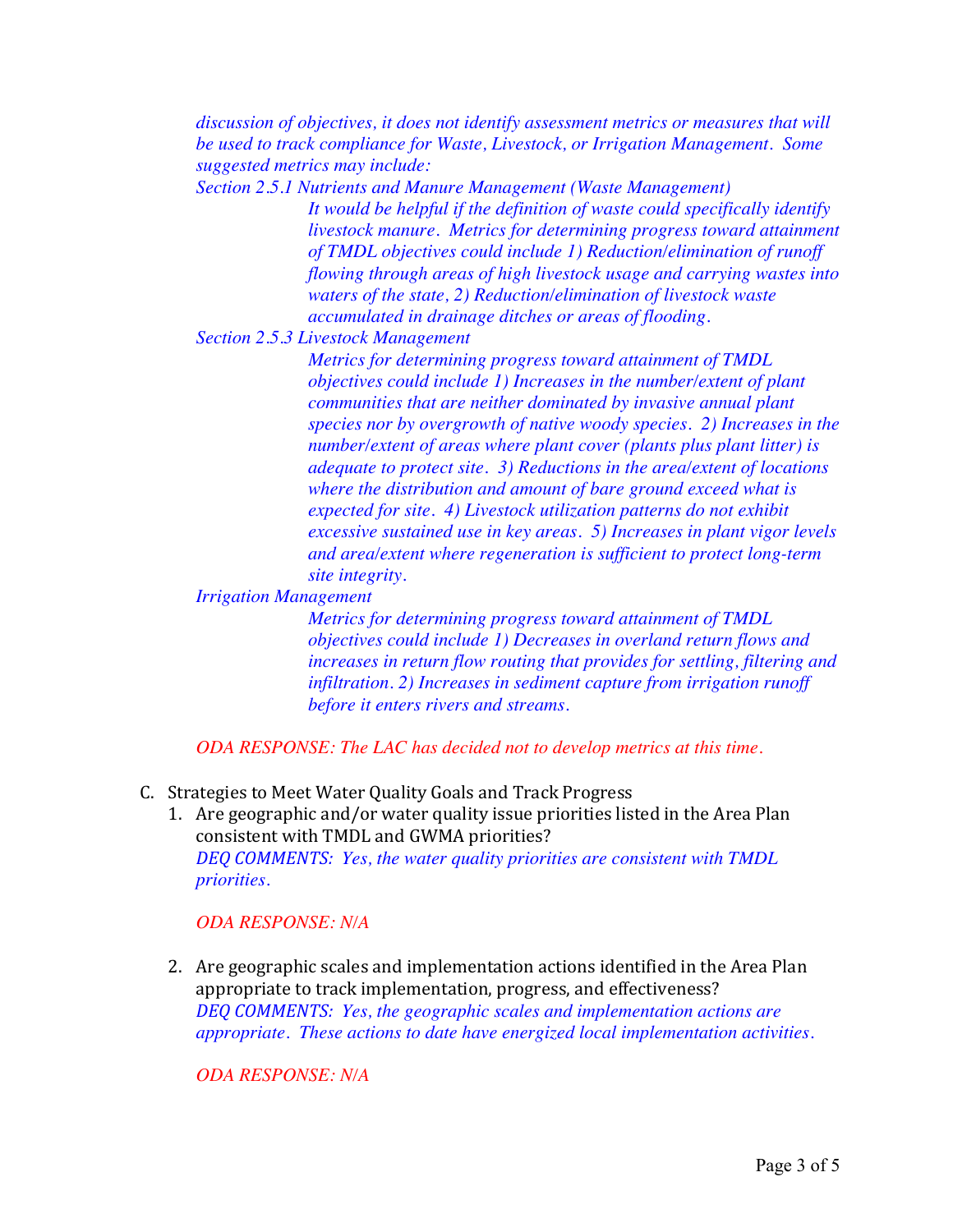3. If applicable, is the Watershed Approach Action Plan addressed? *DEQ COMMENTS: N/A*

# *ODA RESPONSE: N/A*

4. Does the Area Plan provide sound evidence or reasons why implementation actions could lead to pollution reduction? If some of the implementation actions are not consistent with TMDL and other WQ goals, explain why those practices do not contribute toward meeting those WQ goals.

*DEQ COMMENTS: In general, it does. A more detailed, updated timeline would provide more confidence as the Area Plan covers a large geographic area. In general, the implementation activities follow recognized guidelines (such as NRCS and SWCD), and the actions are connected to priorities developed by ODA, DEQ, SWCD, and local stakeholders.*

*ODA RESPONSE: Due to major changes and edits to the Area Plan, this Biennial Review will be discussed at the 2017 Biennial Review.*

5. Does the Area Plan include timelines, schedules, and measurable milestones that are consistent with the TMDL WQMP? *DEQ COMMENTS: Yes – The Implementation Activity Matrix that was included in the Area Plan Review Draft is outdated. It is assumed that the existing matrix will be updated at this Area Plan review to include the schedule for future activities.*

*ODA RESPONSE: Implementation Activity Matrix was updated.*

6. Is monitoring adequate to determine whether progress is being made to achieve the goals of the plan? If no, are monitoring needs identified and is there a strategy to meet those needs?

*DEQ COMMENTS: There are not clearly defined monitoring strategies included in this draft of the Area Plan. The Area Plan should be updated to reflect the current monitoring strategy and activities. The monitoring section should include: monitoring of water quality conditions, assessment of land conditions, assessment of implementation of activities, and assessment of how well the Area Plan is working. DEQ recognizes that we need to be involved with helping to provide an evaluation of water quality conditions and that we did not have the staff resources to do that for this biennial review.*

*ODA RESPONSE: Due to major changes and edits to the Area Plan, this Biennial Review will be addressed at the 2017 Biennial Review.*

## **II. Implementation/evaluation**

A. Are voluntary efforts sufficient to implement the Area Plan or are additional incentives needed to increase the rate of participation? *DEQ COMMENTS: At this point in time, voluntary actions are being implemented in the*